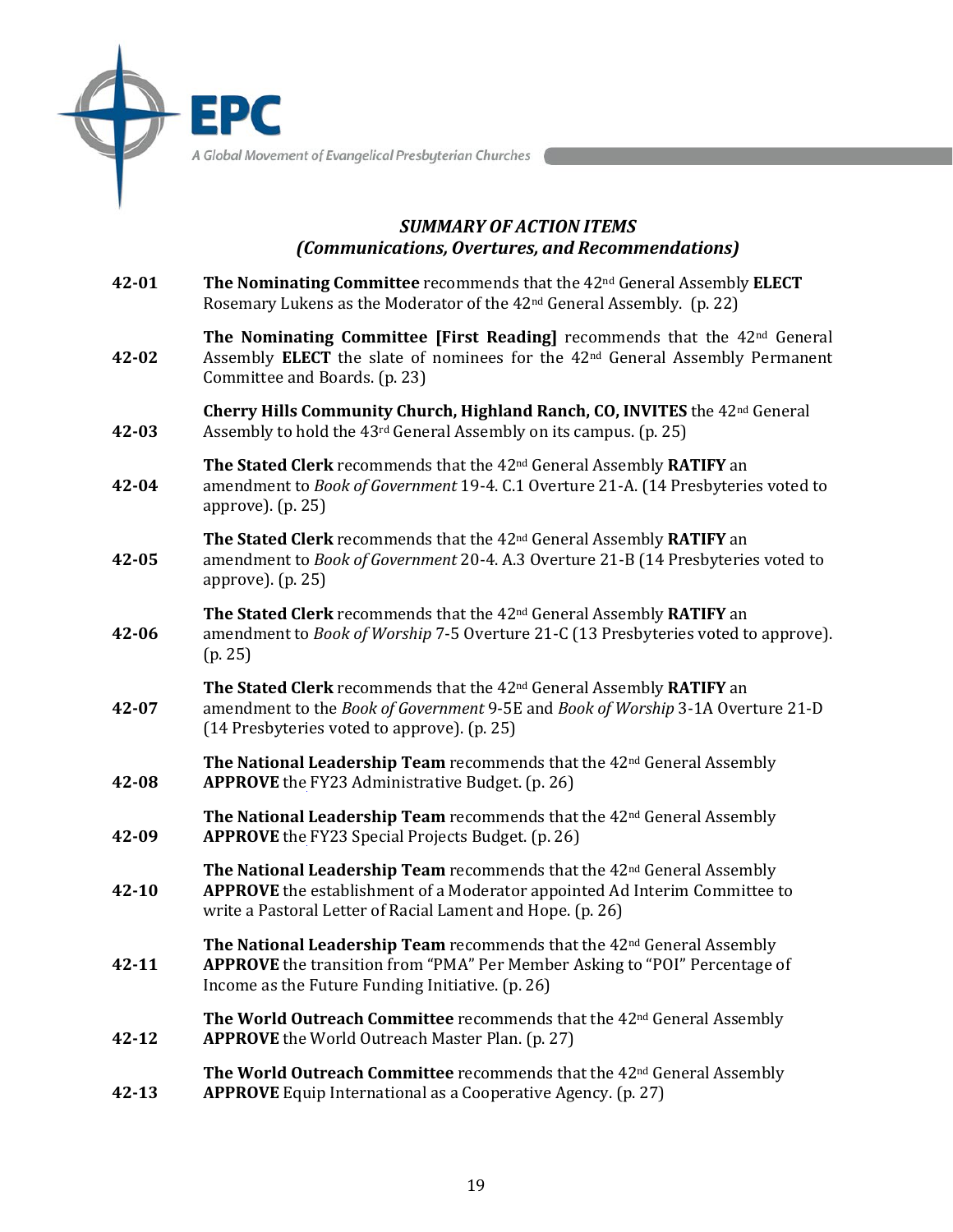A Global Movement of Evangelical Presbyterian Churches

- **42-14 The World Outreach Committee** recommends that the 42nd General Assembly **APPROVE** [Reflejo](https://epc.org/wp-content/uploads/Files/2-What-We-Do/2-General-Assembly-Meeting/2022/CommitteeReportAttachments/42GAReport-WOReport-Reflejo.pdf) as an Approved Mission Agency. (p. 27)
- **42-15 The Fraternal Relations Committee** recommends that the 42nd General Assembly **CHARGE** the permanent Fraternal Relations Committee to study and evaluate our relations with the World Communion of Reformed Churches (WCRC), and to report to the 43rd GA (2023) for action. (p. 27)
- **42-16 The Fraternal Relations Committee** recommends that the 42nd General Assembly **APPROVE** entering a formal Fraternal Relationship (84-06, 12-10) with the Evangelical Presbyterian Church of Sierra Leone. (p. 27)
- **42-17 The Fraternal Relations Committee** recommends that the 42nd General Assembly **APPROVE** the increase of elected members of the permanent Fraternal Relations Committee from six to nine members. (p. 28)
- **42-18 The Theology Committee** recommends that the 42nd General Assembly **APPROVE** including the full text of the [GA41-31 response o](https://epc.org/wp-content/uploads/Files/2-What-We-Do/2-General-Assembly-Meeting/2022/CommitteeReportAttachments/42GAReport-TheologyCommitteeResponseToGA4131.pdf)f the Theology Committee in the official minutes of the 42nd General Assembly. (p. 28)
- **42-19 The Theology Committee** recommends that the 42nd General Assembly **APPROVE** the distribution of the [GA41-31 response of](https://epc.org/wp-content/uploads/Files/2-What-We-Do/2-General-Assembly-Meeting/2022/CommitteeReportAttachments/42GAReport-TheologyCommitteeResponseToGA4131.pdf) the Theology Committee to every Presbytery and Session of the Church. (p. 28)
- **42-20 The Chaplain Work and Care Committee** recommends that the 42nd General Assembly **APPROVE** the CWCC Policy Statement on [Chaplain Ministry to Same-Sex](https://epc.org/wp-content/uploads/Files/2-What-We-Do/2-General-Assembly-Meeting/2022/CommitteeReportAttachments/42GAReport-CWCC-PolicyStatementOnChaplainMinistryToLGBTQIndividualsAndSameSexCouples.pdf)  [Couples and LGBTQ](https://epc.org/wp-content/uploads/Files/2-What-We-Do/2-General-Assembly-Meeting/2022/CommitteeReportAttachments/42GAReport-CWCC-PolicyStatementOnChaplainMinistryToLGBTQIndividualsAndSameSexCouples.pdf)+ individuals. (p. 28)
- **42-21 The Nominating Committee** recommends that the 42nd General Assembly **ELECT** Joe Kim as the Moderator-elect of the 42nd General Assembly. (p. 29)
- **42-22 The Moderator of the 41st General Assembly** recommends that the 42nd General Assembly **APPROVE** the 2022-2023 Chairman for the BRI Board of Directors, a slate of nominees to fill vacancies on the Permanent Nominating Committee, and the Chaplain Endorser. (p. 30)
- **42-23 Benefit Resources, Inc.**, **Board of Directors** recommends that the 42nd General Assembly **APPROVE** ordained ministers drawing retirement income from the EPC 403(b)(9) Defined Contribution Retirement Plan be allowed to designate up to 100% of their retirement income for housing allowance as permitted by applicable regulations adopted pursuant to the Internal Revenue Code. (p. 31)
- **42-24 The Ministerial Vocation Committee** recommends that the 42<sup>nd</sup> General Assembly that [Pastor-In-Residence Ministries b](https://pirministries.org/)e recognized as an Approved Agency of the General Assembly. (p. 31)
- **42-25 [The Presbytery Review Committee](http://www.epc.org/2022report-prc)** recommends that the 42<sup>nd</sup> General Assembly **APPROVE** the Exceptions Requiring Responses as found in the 2021 Minutes of all 12 Presbyteries. (p. 31)